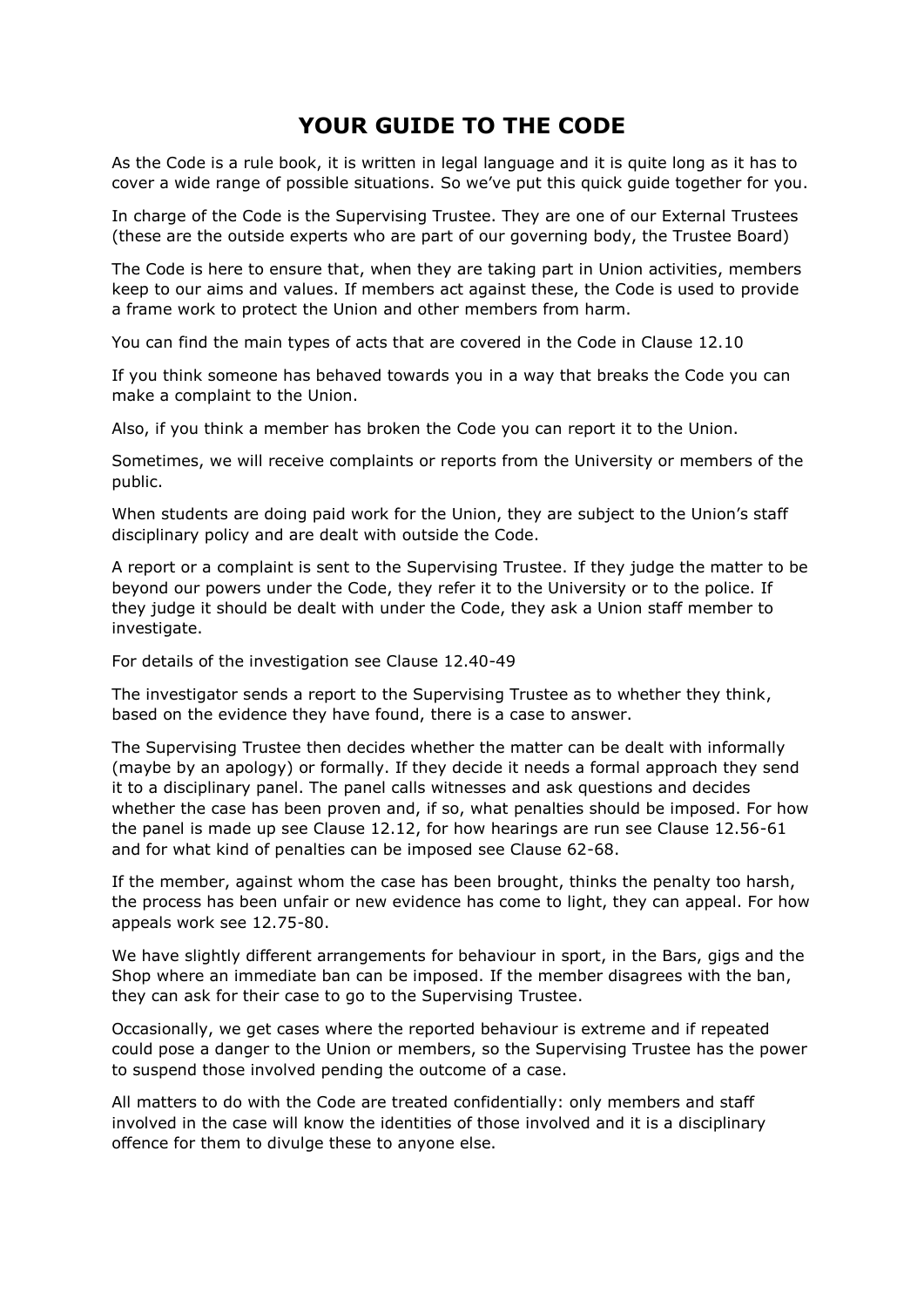If a matter is dealt with under the Code, it is an internal matter to the Union and does not in any way affect your progression in your degree or, if you are a final year student, your graduation.

If you have any queries at all about the Code, please contact Tony Moore, at [anthony.moore@uea.ac.uk](mailto:anthony.moore@uea.ac.uk) 

# **Bye-Law 12: Code of Conduct**

## **Preamble**

| 12.1         | This Code sets out the procedures to be followed in the case of<br>disciplinary action against an individual member ("the member")<br>of UEA Students' Union ("the Union")                                                                                      |
|--------------|-----------------------------------------------------------------------------------------------------------------------------------------------------------------------------------------------------------------------------------------------------------------|
| 12.2         | Disciplinary issues arise when problems of conduct are raised<br>and the Union seeks to address them through the agreed<br>procedures.                                                                                                                          |
| 12.3         | For the purpose of this procedure, members are defined as in the<br>Constitution and Bye-Laws.                                                                                                                                                                  |
| 12.4         | This procedure also applies to non-members acting in volunteer<br>roles in the Union.                                                                                                                                                                           |
| 12.5         | This does not include any of the Union's staff, or members acting<br>in a capacity as paid staff, who shall be subject to an internal<br>staff disciplinary procedure.                                                                                          |
| 12.6         | The code concerns the disciplinary rules and procedures that<br>operate within the Union. The Union believes that rules and<br>procedures are necessary for promoting orderly relations as well<br>as fairness and consistency in the treatment of individuals. |
| 12.7         | It is important that Members know what standards of conduct<br>and performance is expected of them. As a result this policy shall<br>be publicly available to members of the Union and shall be<br>provided to members in relevant settings.                    |
| <b>Scope</b> |                                                                                                                                                                                                                                                                 |
| 12.8         | Disciplinary action may be taken in respect of any breach of<br>discipline:                                                                                                                                                                                     |

## 12.8.1 On the Union premises;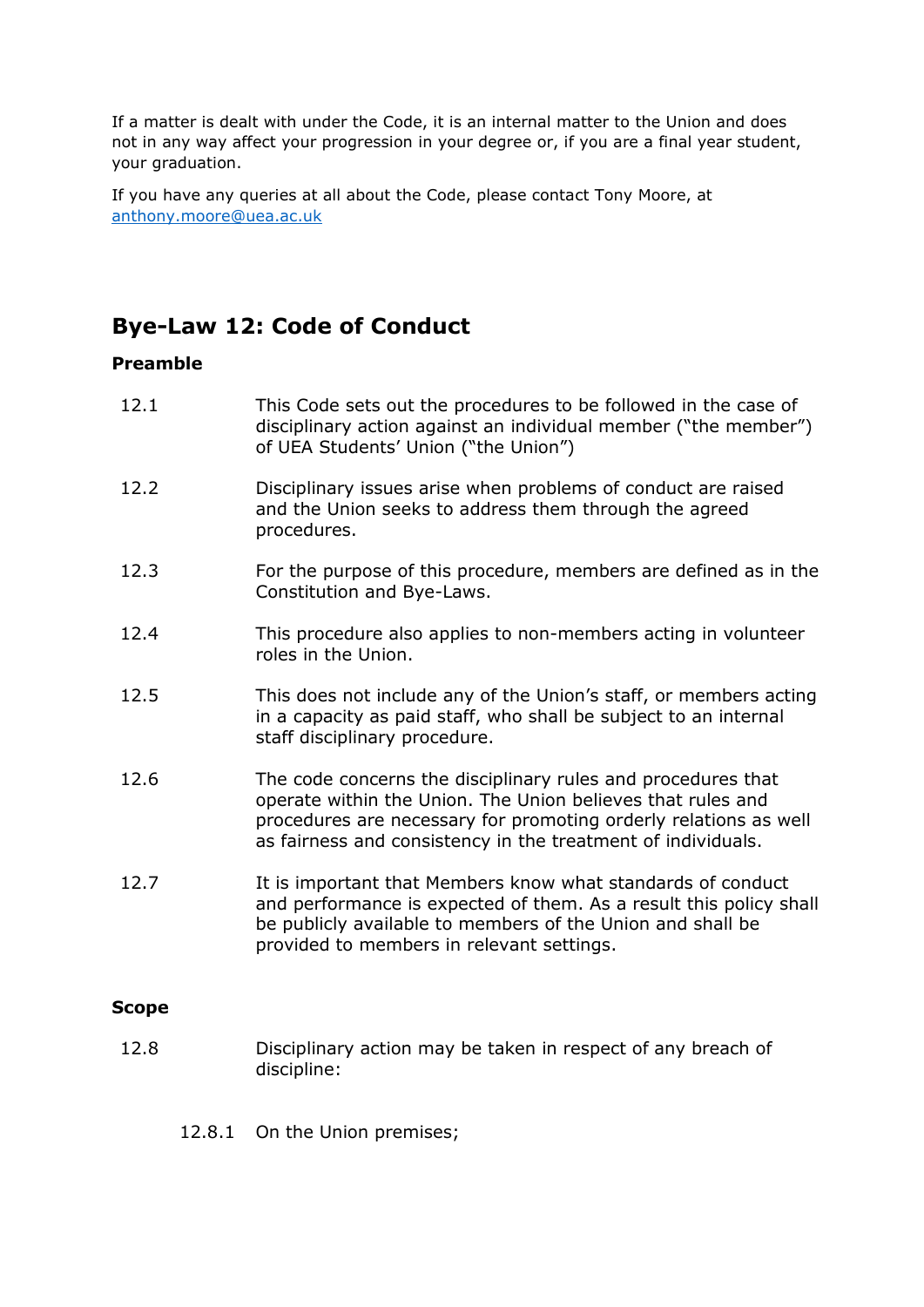- 12.8.2 While the member is using the Union facilities or at a Union event;
- 12.8.3 While a member is representing or acting on behalf of the Union at any event of whatever kind and wherever held;
- 12.8.4 In relation to actions or incidents between two or more representatives of the Union in any or none of the settings above, or in relation to actions or incidents between the Union's representatives and other members, staff or stakeholders.
- 12.8.5 Any of the above where an interaction or incident is on social media.
- 12.9 Where a complaint is made about a group activity, including socials, demonstrations, and activity that can be classed as organised by the Union or any union group or in that group's name, a group of members may be subject to disciplinary action and penalties.

## **Meaning**

- 12.10 Recognising that members have a right to freedom of speech and to protest, in this code a breach of discipline means (but is not limited to):
	- 12.10.1 threatening or harassing any other person, whether physically or verbally;
	- 12.10.2 assaulting any other person;
	- 12.10.3 damaging any property, whether deliberately or negligently;
	- 12.10.4 acting in contravention of the Union's Equal Opportunities Policies;
	- 12.10.5 acting without due regard for the safety of others;
	- 12.10.6 acting with dishonesty or with intent to defraud;
	- 12.10.7 infringement of equal opportunities, safe space, no platform or staff protocol policies;
	- 12.10.8 imparting to the press, television or radio, or any agency thereof, any expressly confidential material about the Union or any of its members or Officers, unless prior permission has been granted by the Trustee Board;
	- 12.10.9 incurring unauthorised expenditure on behalf of the Union and/or misappropriation of Union funds or property;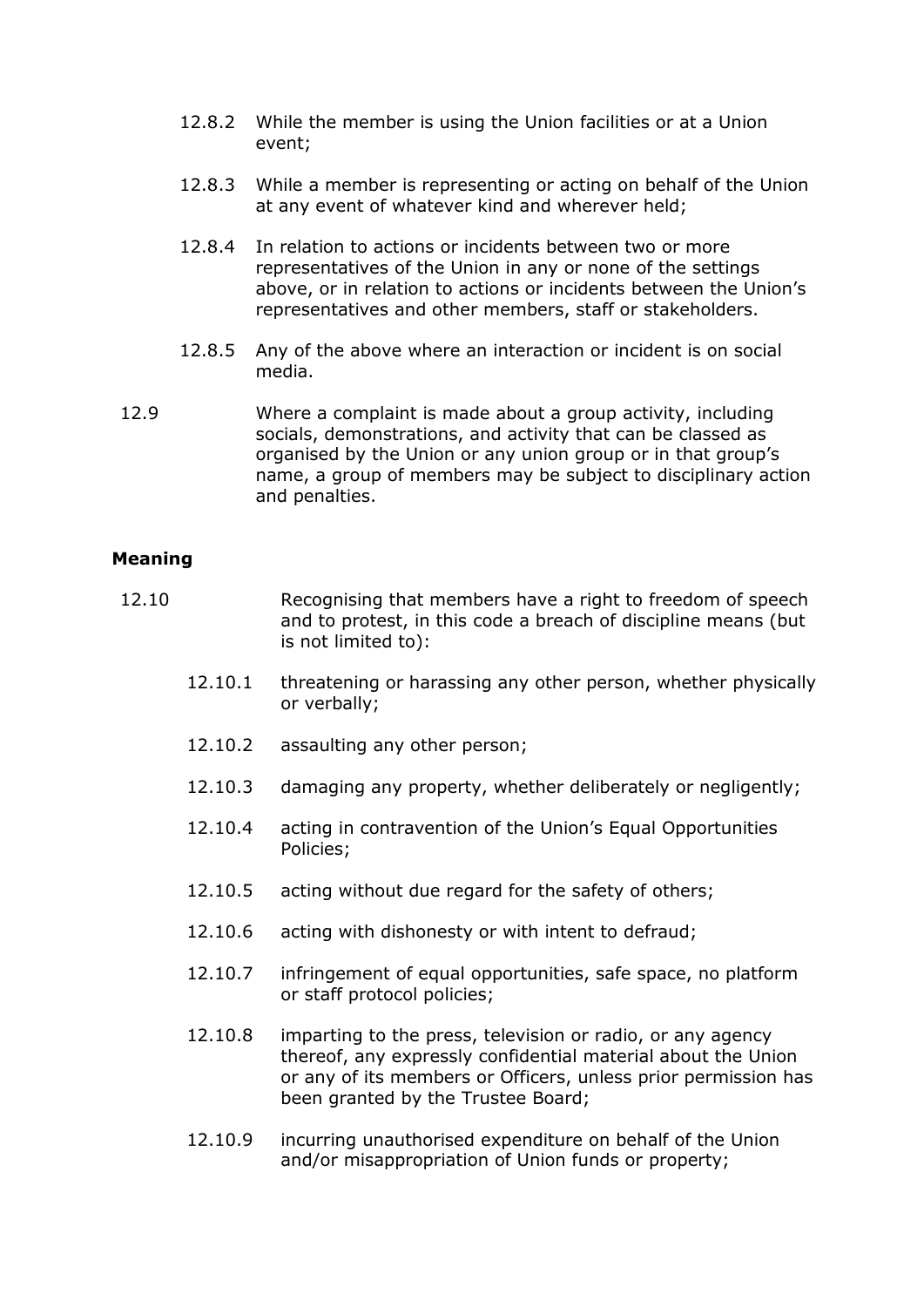12.10.10 organising initiation ceremonies\*, and/or coercing others to drink alcohol to excess.

Panel and Supervising Trustee

| 12.11 | The Trustee Board shall annually appoint a lay trustee to<br>supervise the formal complaints procedure set out below. They<br>shall annually report to the Trustee Board on the operation of<br>this code. |
|-------|------------------------------------------------------------------------------------------------------------------------------------------------------------------------------------------------------------|
| 12.12 | It shall approve the arrangements for the forming of<br>Disciplinary Panels by the Supervising Trustee which will<br>always consist of:                                                                    |
|       | 12.12.1 at least two ordinary members;                                                                                                                                                                     |
|       | 12.12.2 a student officer of a Students' Union;                                                                                                                                                            |
|       | 12.12.3 someone who is not an ordinary member of the Union;                                                                                                                                                |

- 12.12.4 and a Union staff member acting in an advisory capacity in relation to due process.
- 12.13 Measures will be put into place to ensure a diverse membership of panels.

#### **Licensed Premises**

- 12.14 In the event of a complaint, incident or concern being raised within SU premises, the following procedure will apply
- 12.15 Authorised staff will always have the right to refuse admission and to exclude members on the basis of their intoxication in pursuit of the license.
- 12.16 Where an alleged breach of the code occurs beyond the standard right to be refused admission detailed in 12.15, authorised staff shall have the authority to exclude the member from the venue or to take any other reasonable action to prevent further immediate breaches of the code. This action, shall at the earliest opportunity and wherever practicable, be reported to a nominated Duty Manager who shall endorse, amend or withdraw the restrictions pending a meeting with the accused.
- 12.17 Members who have been asked to leave, or removed from the building, will be, wherever practicable, informed of why they have been excluded. They may then contact a Duty Manager at a specified time on the following working day. If the member fails to do this, the failure will be taken into consideration when the Duty Manager makes their decision.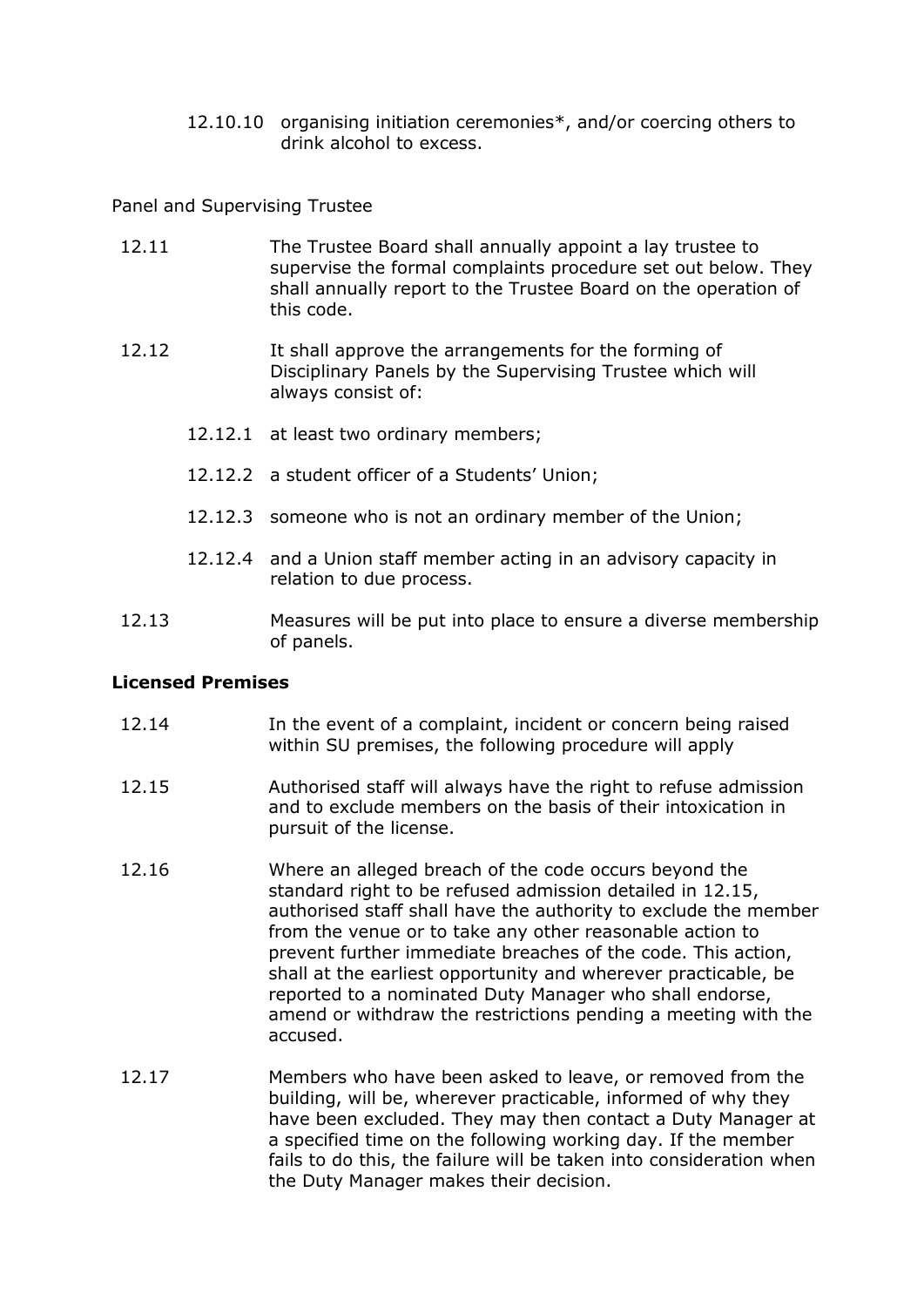- 12.18 When the member meets the Duty Manager they will be asked to provide a statement of their version of events and those of any witnesses they may choose. The Duty Manager will keep a record of this meeting for future consideration.
- 12.19 If the Duty Manager decided that the offence is of a minor nature, then they may impose a temporary licensed premises ban of up to four weeks, in consultation with a licensee.
- 12.20 Any member wishing to contest the decision of the Duty Manager may have their case referred into the procedure below.
- 12.21 If the Duty Manager deems the offence to warrant more than a four-week ban, then they will refer the member into the formal procedure below.
- 12.22 Where an incident involves a member of the Trustee Board or Student Officer Committee or any sub-committee of either of these groups or any member of the Societies or Sports Executive, the Duty Manager will automatically refer the member into the formal procedure below.
- 12.23 Where an incident of theft from SU Outlets is found to have taken place, the member involved will be asked to meet with the SU Outlets Manager at the earliest opportunity. The SU Outlets Manager will keep a record of this meeting. When the member meets the SU Outlets Manager they will be given the option of accepting a ban of up to 12 weeks at the discretion of the SU Outlets Manager.
- 12.24 Any member not wishing to exercise the option of accepting a ban with its admission of guilt or wishing to contest the decision of the SU Outlets Manager as to the length of the ban may have their case referred into the procedure below.

#### **Sports Fixtures/Facilities**

- 12.25 In the event of a complaint, incident or concern being raised about behaviour at or in transit to a UEA Sports Fixture or training session, the following procedure will apply.
- 12.26 Where an alleged breach of the code occurs that is minor, authorised staff of the UEA Sports Department shall have the authority to investigate and the Director of Sport the authority to issue sanctions of suspension from club activity for up to 4 weeks.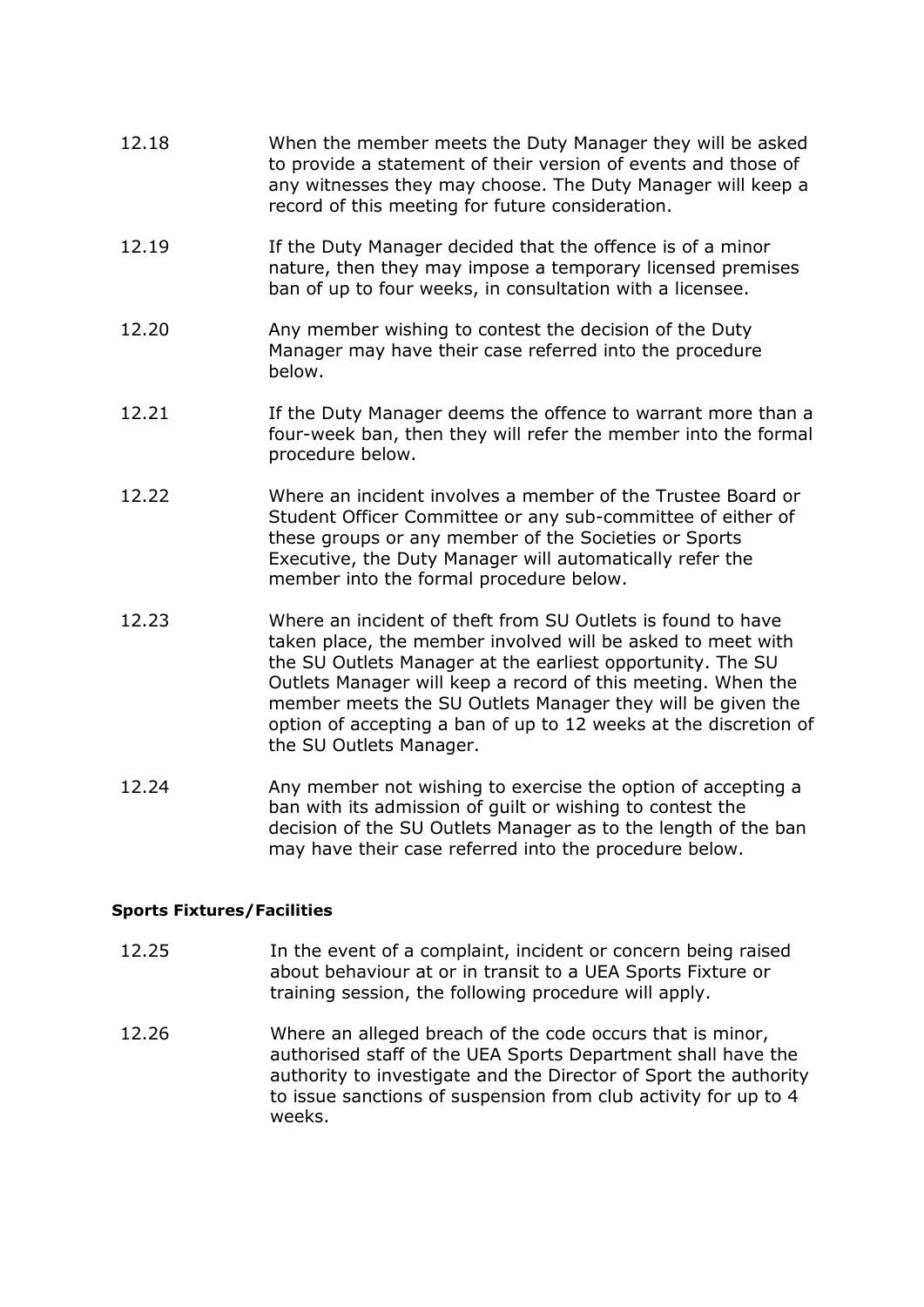- 12.27 Members will be informed of why they have been issued with a sanction and all allegations and sanctions will be recorded with the Democracy and Governance Coordinator.
- 12.28 Any member wishing to contest the decision of the Director may have their case referred into the procedure below.
- 12.29 **If the Director (or Supervising Trustee)** deems an offence to warrant more than a four-week ban, then they will refer the member into the formal procedure below.
- 12.30 Where an incident involves a member of the Trustee Board or Student Officer Committee or any sub-committee of either of these groups or any member of the Sports Executive, the Director will automatically refer the member into the formal procedure below.
- 12.31 Any member not wishing to exercise the option of accepting a ban with its admission of guilt or wishing to contest the decision of the Director as to the length of the ban may have their case referred into the procedure below.

## **Complaints**

- 12.32 In normal circumstances complaints and grievances will be made in writing to the Supervising Trustee c/o the Democracy and Governance Coordinator at the Union. The written complaint should include the name and contact details of the complainant, the person to whom the complaint refers, the nature of the complaint and a preferred course of action to resolve the complaint.
- 12.33 The handling of disciplinary issues will not be dependent upon the making of a formal complaint; Trustees and Senior Managers will make arrangements to ensure that matters of concern are raised and can be investigated as appropriate.
- 12.34 Members and elected officers should refer to the Democracy and Governance Coordinator who will advise on this code.
- 12.35 When:
	- 12.35.1 A disciplinary matter arises, or
	- 12.35.2 A complaint is made, or
	- 12.35.3 A matter or concern is referred to this procedure

The Supervising Trustee shall first determine whether this policy is appropriate for the issue(s) being raised. In making the judgement the Supervising Trustee will be careful to ensure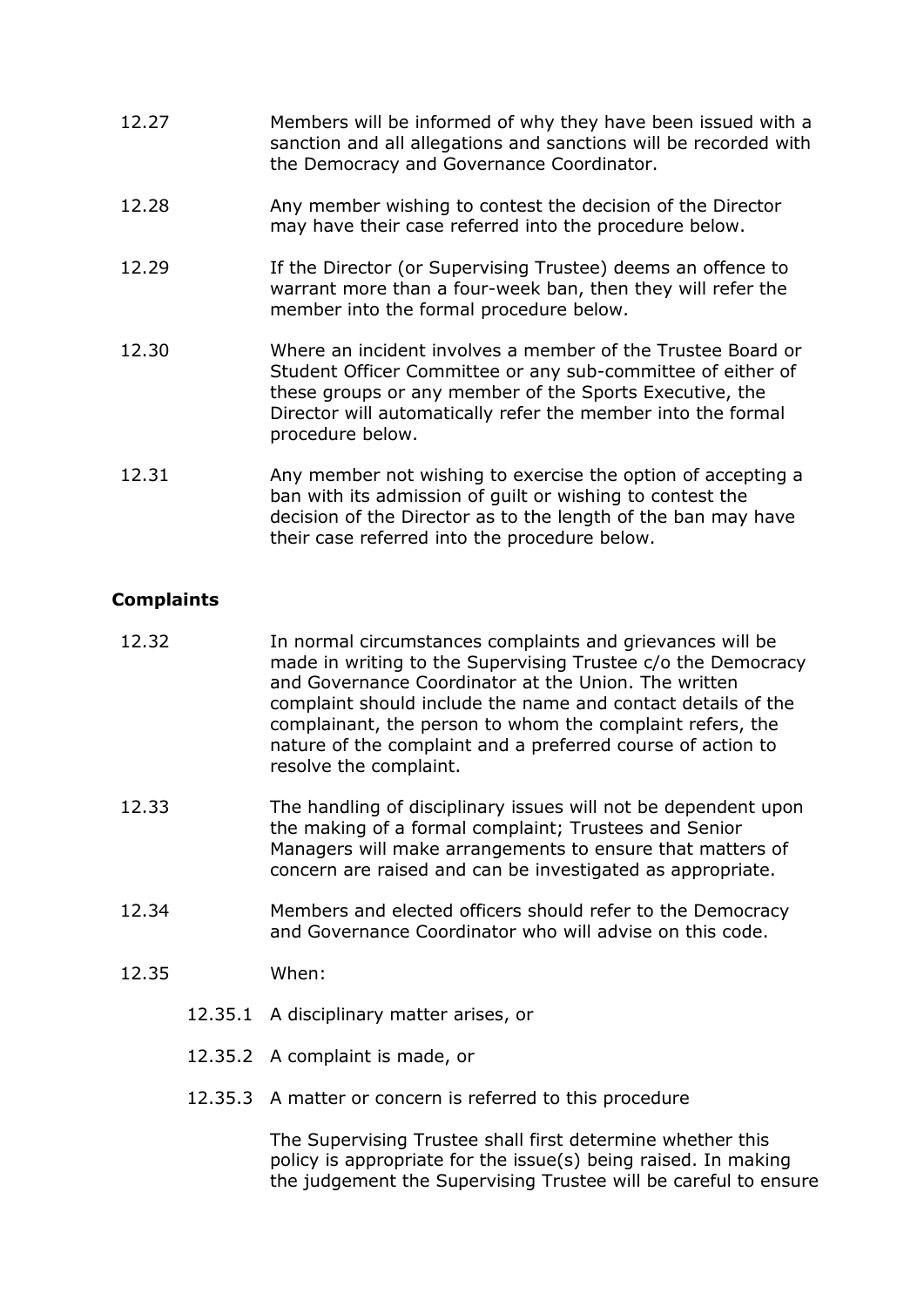that matters of misconduct are handled through this procedure, but that matters of political performance are rightly referred to the appropriate accountability procedures.

| 12.36 | The Supervising Trustee may at any time determine that the<br>nature of a complaint or referred issue is sufficiently serious<br>that the issues should be referred to the University's<br>disciplinary procedures for investigation/resolution.                    |
|-------|---------------------------------------------------------------------------------------------------------------------------------------------------------------------------------------------------------------------------------------------------------------------|
| 12.37 | The University may determine that a complaint that it is in<br>receipt of should is such that that the issues should be referred<br>to this code for investigation/resolution.                                                                                      |
| 12.38 | Subject to data protection and registration agreement<br>procedures, the union and University will respectively routinely<br>share information about suspension and disciplinary action in<br>pursuit of the effective and operation of premises and<br>activities. |

12.39 Any member involved in a case will be routinely advised of support available to them either through the SU or the University Student Support Service as appropriate.

## **Investigations**

| 12.40 | If this procedure is used, the Supervising Trustee will appoint<br>an impartial party to investigate the matter (where impartial<br>means someone not involved with the member(s) affected in<br>the case). |
|-------|-------------------------------------------------------------------------------------------------------------------------------------------------------------------------------------------------------------|
|       |                                                                                                                                                                                                             |

- 12.41 The investigation should establish the facts and where appropriate obtain statements from any available witnesses. The investigation will seek to establish whether in the view of the investigator there is a case to answer and if so gather evidence to that end.
- 12.42 Having carried out an investigation, the investigator will make a report to the Supervising Trustee. The Supervising Trustee will then decide whether to drop the matter, arrange informal coaching, advice or counselling, or to arrange for the matter to be dealt with under the disciplinary procedure.
- 12.43 At the start of the investigation, the complainant and respondent will receive a letter of formal notification outlining the nature of the complaint being investigated and the name and contact details of the person dealing with the investigation.
- 12.44 Respondents are encouraged to submit a written statement in response to the allegations. The deadline for doing so is seven working days after the date of formal notification of the investigation but may be extended if the investigator is not able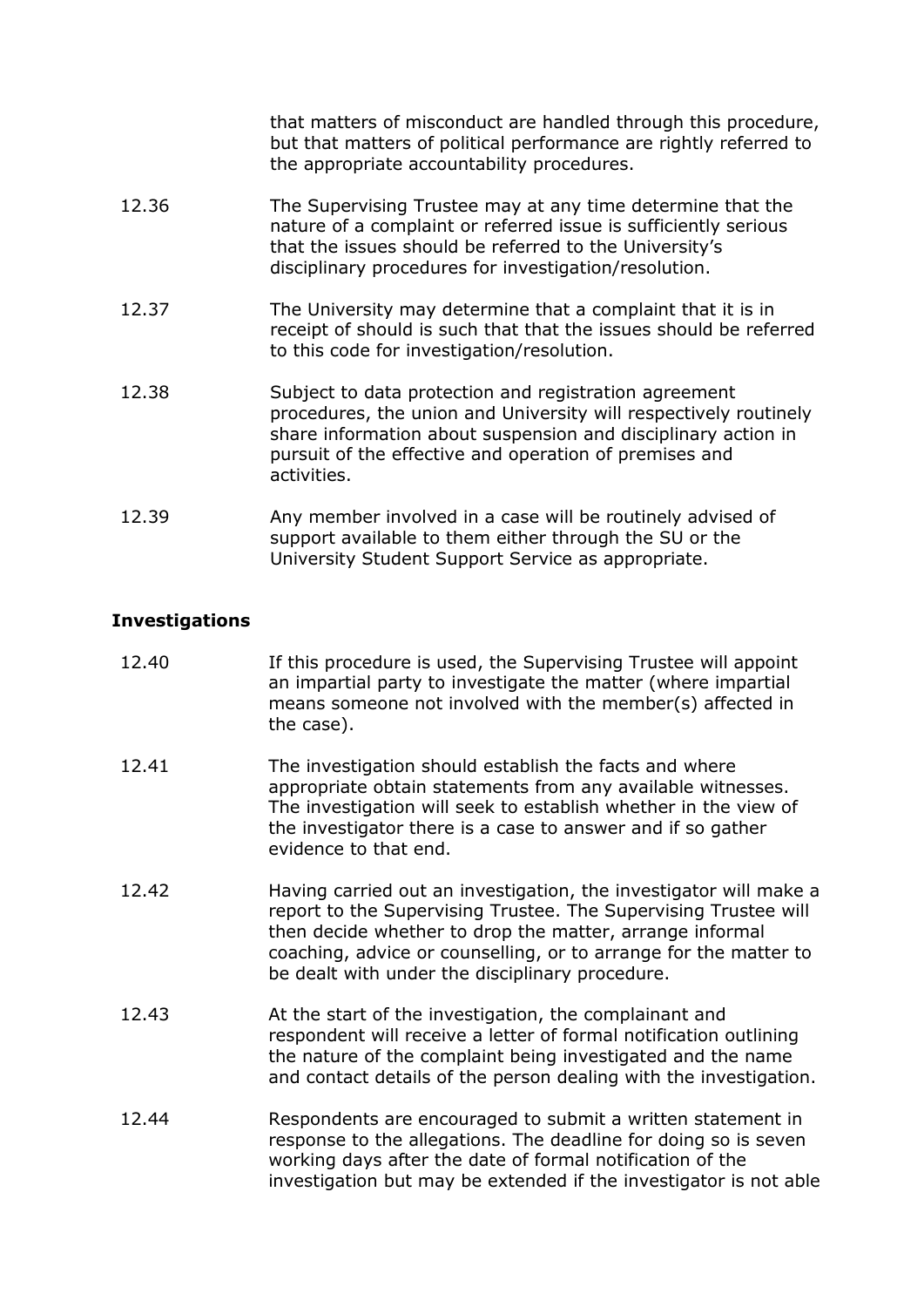to supply full details of the allegations until the investigation interview. The statement should attach copies of any other documents on which the respondent wishes to rely.

- 12.45 The investigator may opt to conduct interviews with complainants/victims, witnesses or respondents as appropriate. Interviews may include robust exploration of the allegations involved in the case. Anyone taking part will be informed of the right to bring a friend to support (but not take part in) the interview. Statements summarised or transcribed from an interview will be sent to participants for approval.
- 12.46 Should the respondent not respond to communications or refuse to engage with the investigation process, s/he will be deemed to have nothing to add to the investigation.
- 12.47 The investigator will consider statements and any other documents received from the complainant and respondent as soon as practicable. The Union aims to confirm the outcome of its investigation to the complainant, the respondent, and other interested parties within 14 working days of the date of the formal notification of the investigation, subject to having been able to contact all relevant parties within this time. If it is not practicable to comply with these deadlines, for example due to relevant parties being on holiday, they may be extended by discretion, normally up to a maximum of 7 further working days.
- 12.48 It should be recognised that being the subject of a complaint can be a difficult time for an individual, and so the Union will undertake the investigation with appropriate discretion, care and consideration. The Union will endeavour to ensure all steps in the process remain fair and in line with equal opportunities policy and procedures.
- 12.49 No member involved in a matter covered by this code should comment publicly on the incident. Failure to observe this requirement will result in disciplinary action being taken under this code.

## **Informal Procedures**

- 12.50 Minor cases of misconduct and poor performance are best dealt with informally. It may be necessary to issue an informal warning, but the Supervising Trustee will ensure that these areas are discussed with the objective of helping the member to make appropriate improvements.
- 12.51 At this stage the member will be made fully aware of what steps need to be taken to address the conduct issue. They will also be told when this will be reviewed and over what period.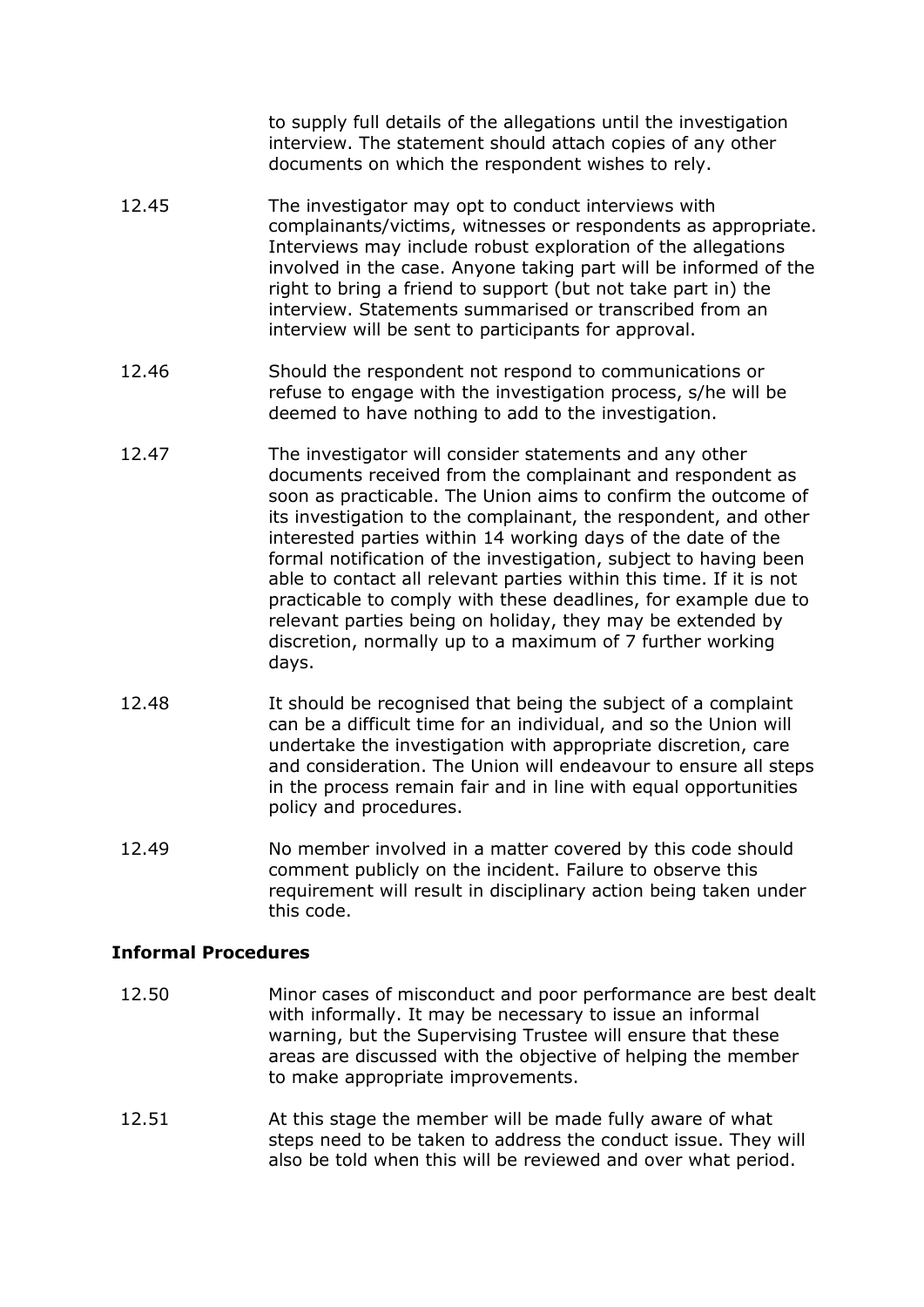12.52 Members will be informed of what action will be taken if they fail to improve either their performance or conduct (see below). Informal warnings and/or counselling are not part of the formal disciplinary procedure and members should be made aware of this.

### **Stages of Disciplinary Action**

- 12.53 The Supervising Trustee will decide whether a matter should be dealt with informally or formally under the disciplinary procedure. Disciplinary panels and appeal panels will be made up of different people for fairness.
- 12.54 There are different types of action that can be taken that vary in their severity. The disciplinary hearing will decide the severity of the misconduct and the appropriate action.
- 12.55 These are:
	- 12.55.1 Formal Verbal warning;
	- 12.55.2 Written warning;
	- 12.55.3 Termination or suspension of all membership entitlements or some act of partial suspension or termination, which in the case of employed elected officers could result in contract termination.

## **Disciplinary Hearings**

- 12.56 Before a decision is reached or any disciplinary action taken there will be a disciplinary hearing at which the member will have an opportunity to state their case and answer the allegations that have been made. The appointed investigator will present their findings at the disciplinary hearing.
- 12.57 The Panel will hear the case. The member will be notified of a disciplinary hearing in advance and will be provided copies of statements given by any witnesses or other written evidence to be used. Hearings will be arranged as far as possible at a mutually convenient time and place and the member will have the right to be accompanied by a colleague or representative of their choice (who may support but not participate in the hearing).
- 12.58 During a disciplinary hearing, the case against the member will be presented in detail by the appointed investigator. If the member challenges the substance of the witness statements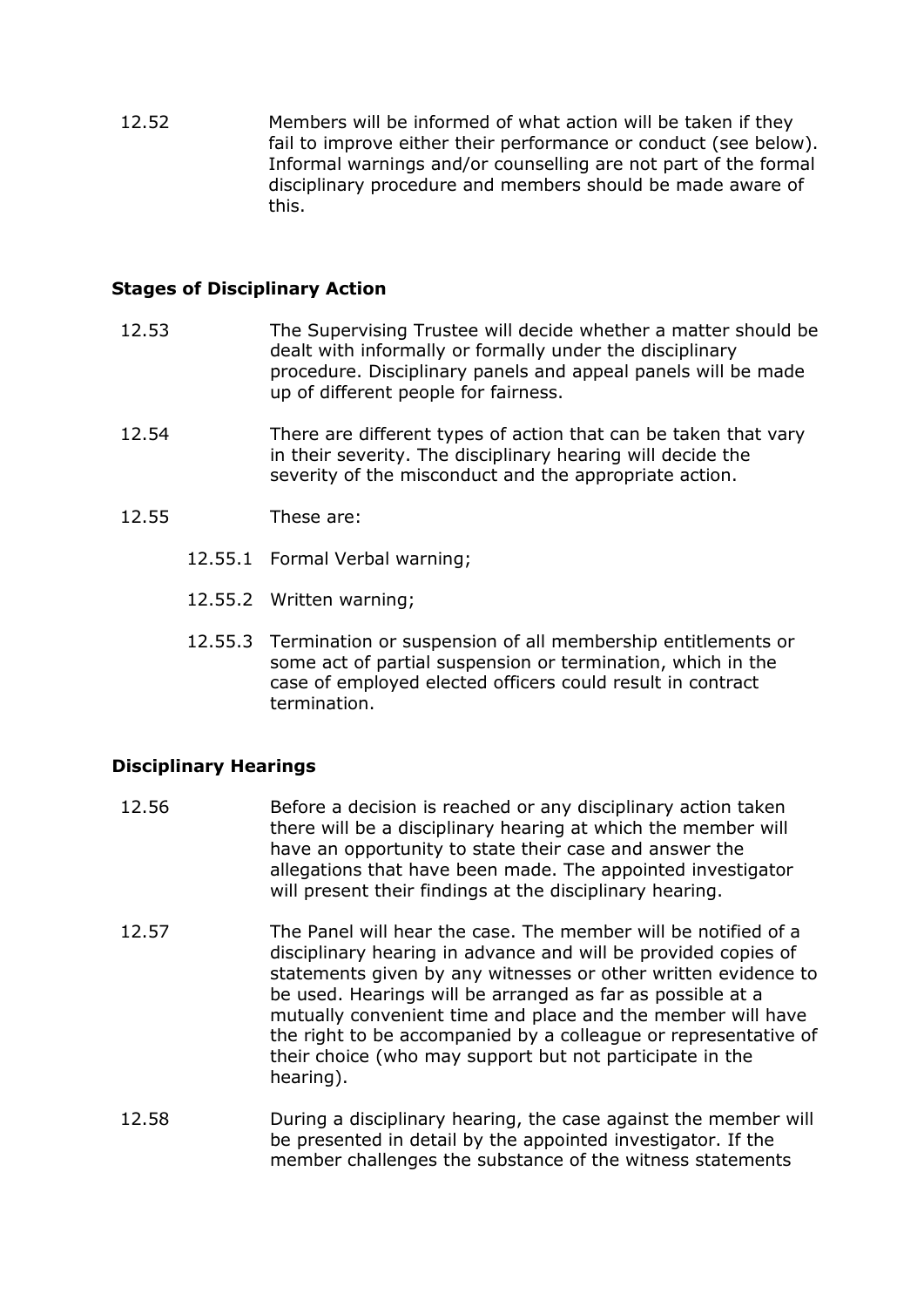then witnesses may be called to the hearing where the member will have the opportunity to ask them questions.

- 12.59 Any new evidence introduced at this stage will be presented to all parties and arrangements made to enable cross examination.
- 12.60 Where disciplinary action is necessary the member will be informed of the decision.
- 12.61 This will be in writing and will state:
	- 12.61.1 Details of the misconduct that has resulted in the disciplinary action;
	- 12.61.2 The level of disciplinary action;
	- 12.61.3 Any recommendations/action required to prevent future disciplinary action;
	- 12.61.4 The consequence of failure;
	- 12.61.5 Details of the appeal mechanism;
	- 12.61.6 If appropriate the length of time the warning will last before it is disregarded.

#### **Formal Verbal Warning**

12.62 This will occur in cases of minor infringements and can be given by a member of the Panel. A note of the warning will be kept on file for six months but then disregarded for disciplinary purposes. The warning will be given in the presence of the panel and the member will be entitled to have a colleague or representative present when the warning is given.

#### **Formal Written Warning**

- 12.63 This will occur when the infringement is more serious or is a failure to improve behaviour during the currency of the previous warning and can be given by the Panel.
	- 12.63.1 A copy of the written warning will be kept on file for twelve months but then disregarded for disciplinary purposes.

#### **Suspension of benefits or other sanction**

12.64 If a member's conduct still fails to improve the final stage may be: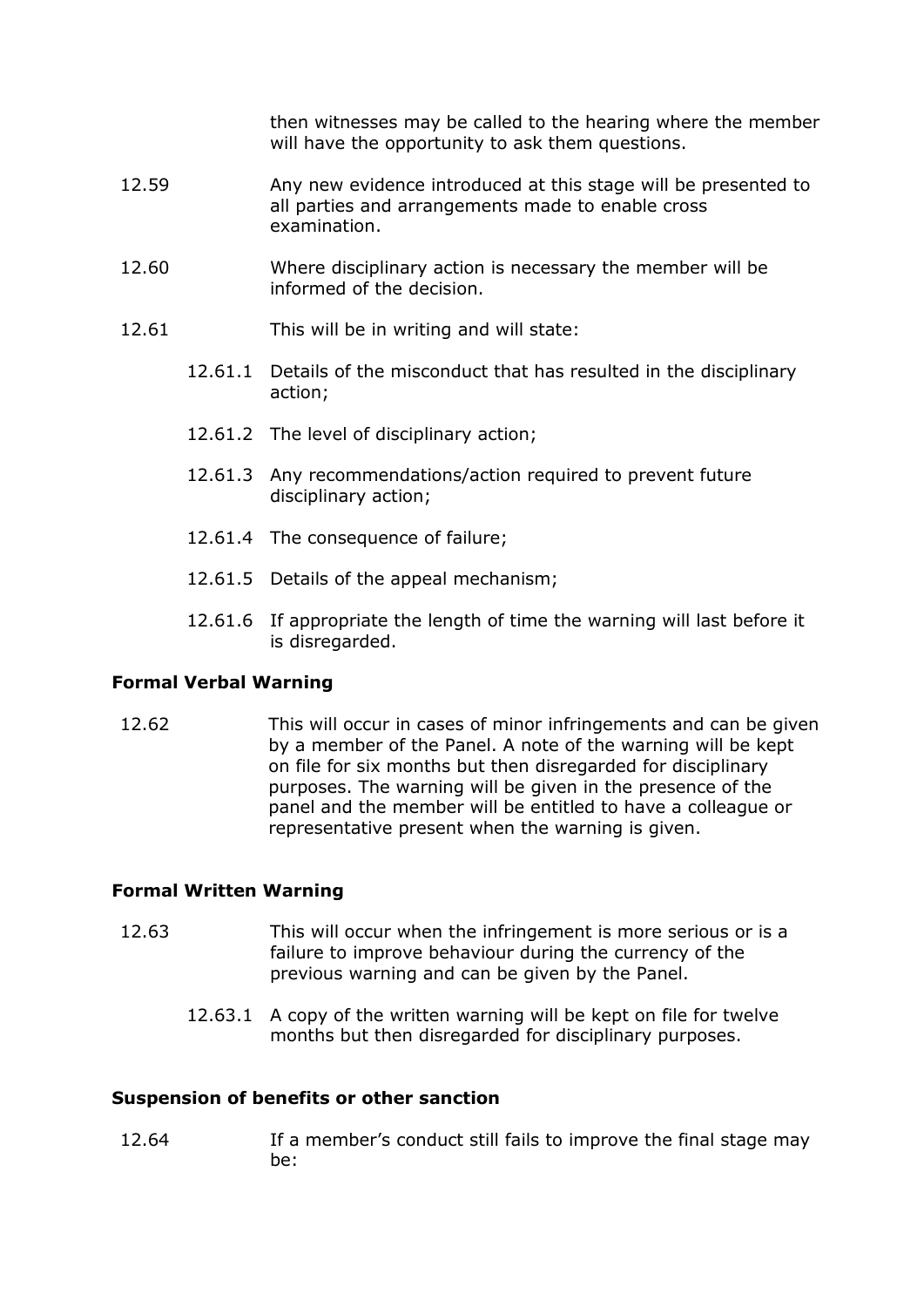- 12.64.1 Partial disciplinary suspension of membership entitlements;
- 12.64.2 Temporary disciplinary suspension of some or all membership entitlements;
- 12.65 Where a person, in a paid role, is suspended pending a hearing or whilst an investigation is carried out they will continue to be paid by the organisation.

#### **Disciplinary termination of all membership entitlements**

- 12.66 The decision to suspend or terminate entitlements (as listed above) is taken by the Panel. The member will be informed as soon as is reasonably practicable, of the following:
	- 12.66.1 the decision and the reasons for the termination or suspension of entitlements;
	- 12.66.2 the date on which the agreement between the Union and the member will terminate, information on the right of appeal including how to make the appeal and to whom.
- 12.67 The decision to suspend or terminate entitlements shall be confirmed in writing.
- 12.68 At any of the above stages the panel may resolve to:
	- 12.68.1 recommend that the member should undergo training;
	- 12.68.2 exclude the member from some or all future Union events or activities.

#### **Summary Termination of Entitlements**

- 12.69 In rare circumstances a member's entitlements may be summarily terminated if it is established that after investigation and hearing that there has been an act of gross misconduct, major breach of duty or conduct that brings the organisation into disrepute.
- 12.70 Acts that may constitute gross misconduct include, but are not limited to:
	- 12.70.1 Theft, fraud and deliberate falsification of records;
	- 12.70.2 Physical violence or threats;
	- 12.70.3 Deliberate damage to organisational or personal property;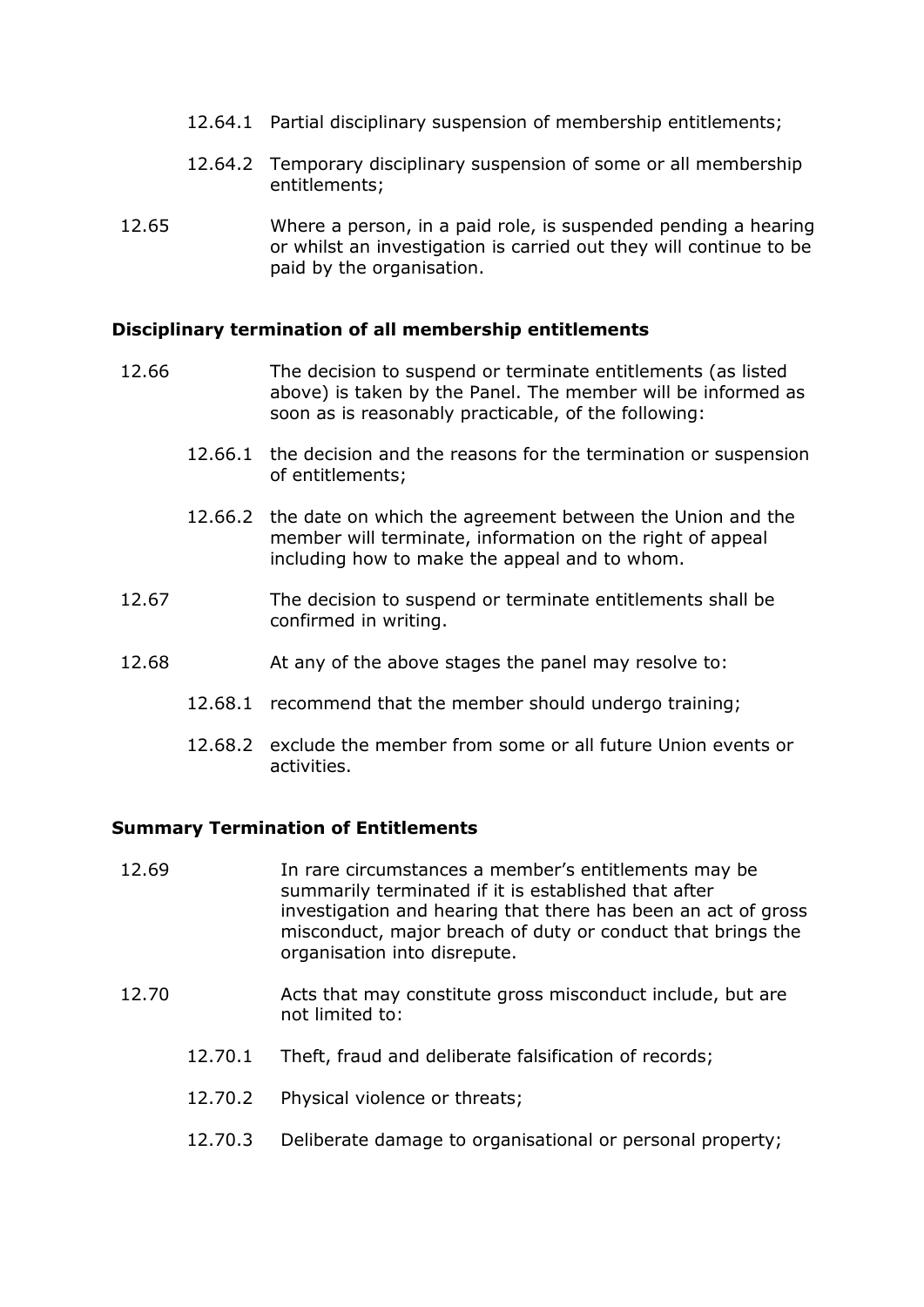- 12.70.4 Serious incapability whilst representing the Union brought about through alcohol or illegal drugs;
- 12.70.5 Misuse of the organisation's property or name;
- 12.70.6 Bringing the organisation into serious disrepute;
- 12.70.7 Serious infringement of health and safety rules;
- 12.70.8 Serious bullying or harassment;
- 12.70.9 Sexual misconduct;
- 12.70.10 Serious infringement of equal opportunities, safe space, no platform or staff protocol policy.
- 12.71 Because the ability to hold elected office in the Union is dependent upon membership status and one of the rights and privileges of membership, termination of all entitlements would represent a termination of that holding of office. In the case of employed elected officers, this would therefore represent a termination of contract.

#### **Suspension**

- 12.72 In certain circumstances for example cases involving gross misconduct, where relationships have broken down or where it is considered there are risks to property or the Union's responsibilities to other parties, consideration should be given by the Supervising Trustee to a period of suspension of membership rights with or without entitlements whilst an unhindered investigation is conducted.
- 12.73 Such a suspension should only be imposed after careful consideration and should be reviewed regularly to ensure that it is not unnecessarily protracted. Excluding a member from participation in Union activities is not in itself a form of disciplinary action whilst the investigation is progressing. The member will be entitled to seek advice, for example legal advice, the cost of which will be met by the member.
- 12.74 Because the ability to hold elected office in the Union is dependent upon membership status and one of the rights and privileges of membership, suspension of entitlements would represent a suspension of that holding of office.

## **Appeals**

12.75 A member will notify the Panel of their intention to appeal against a decision by a disciplinary panel within six working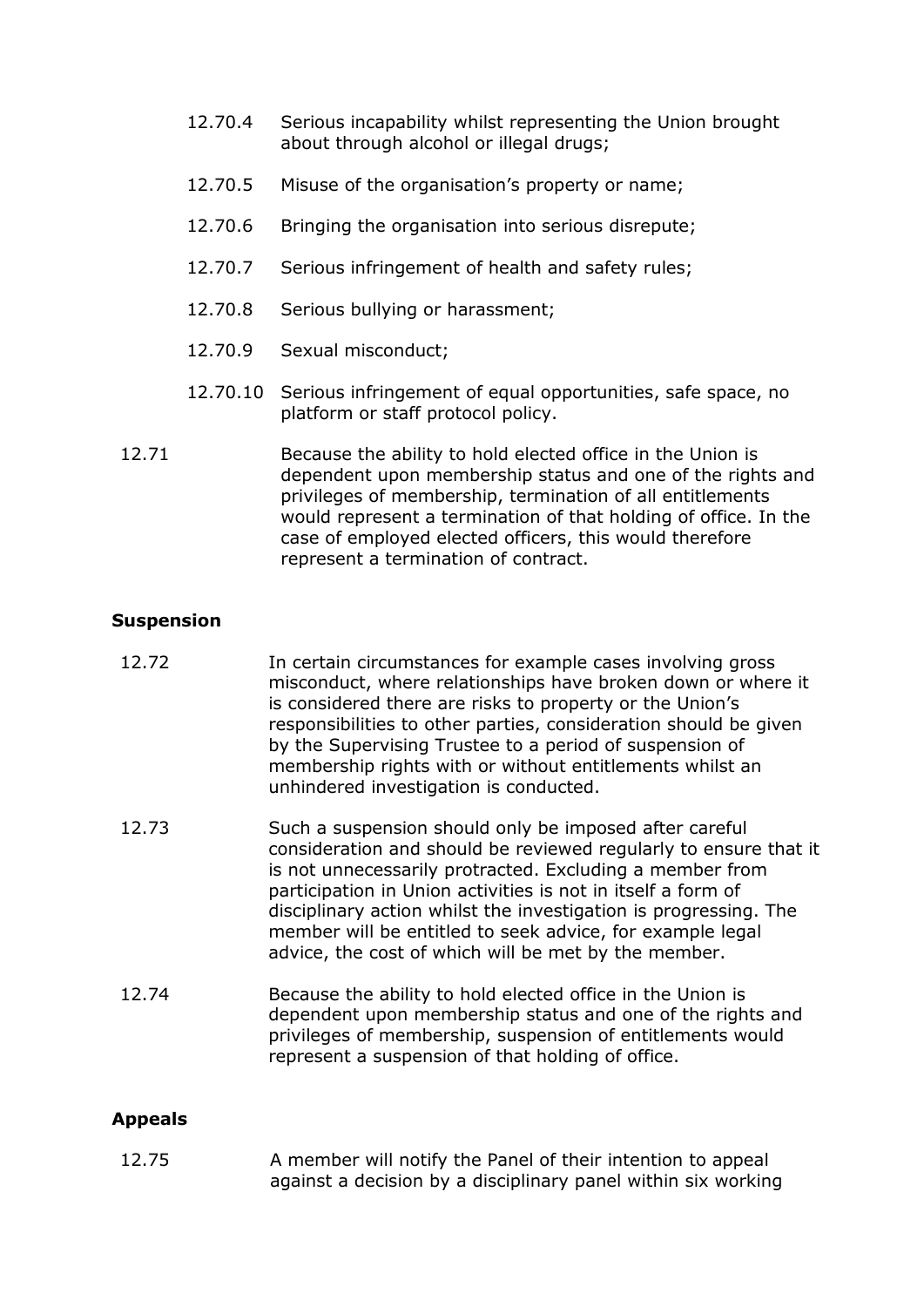days of receipt of the confirmation letter. The appeal should be made in writing stating the grounds upon which the appeal is to be made and must be received by the Panel within a further 10 working days.

- 12.76 An appeal hearing will normally be held within ten working days of receipt of the letter of appeal. An appeal will be heard by a panel (see below), who have previously had no involvement in the case. The panel shall be made of the following:
	- 12.76.1 A Student Trustee;
	- 12.76.2 An External Trustee;
	- 12.76.3 A member of University staff.
- 12.77 A member will have the right to be accompanied by a colleague or a representative of their choice (who may support but not participate in the appeal hearing).The member will be notified of the results of the appeal in writing within five working days of the hearing.
- 12.78 Members should note that an appeal is designed to remedy any defects in the disciplinary process rather than repeat the investigation of the disciplinary process.
- 12.79 Therefore grounds for appeal are:
	- 12.79.1 Unfairness of judgement;
	- 12.79.2 The severity of the penalty;
	- 12.79.3 New evidence coming to light;
	- 12.79.4 Procedural irregularities;
	- 12.79.5 Extenuating circumstances;
	- 12.79.6 Bias of disciplining officer;
	- 12.79.7 Unfairness of the interview;
- 12.80 Possible outcomes of an appeal :
	- 12.80.1 The appeal is upheld and the disciplinary sanction reduced or removed;
	- 12.80.2 The appeal is upheld and there is a request for a reinvestigation or rehearing;
	- 12.80.3 The appeal is denied and the original decision is upheld.